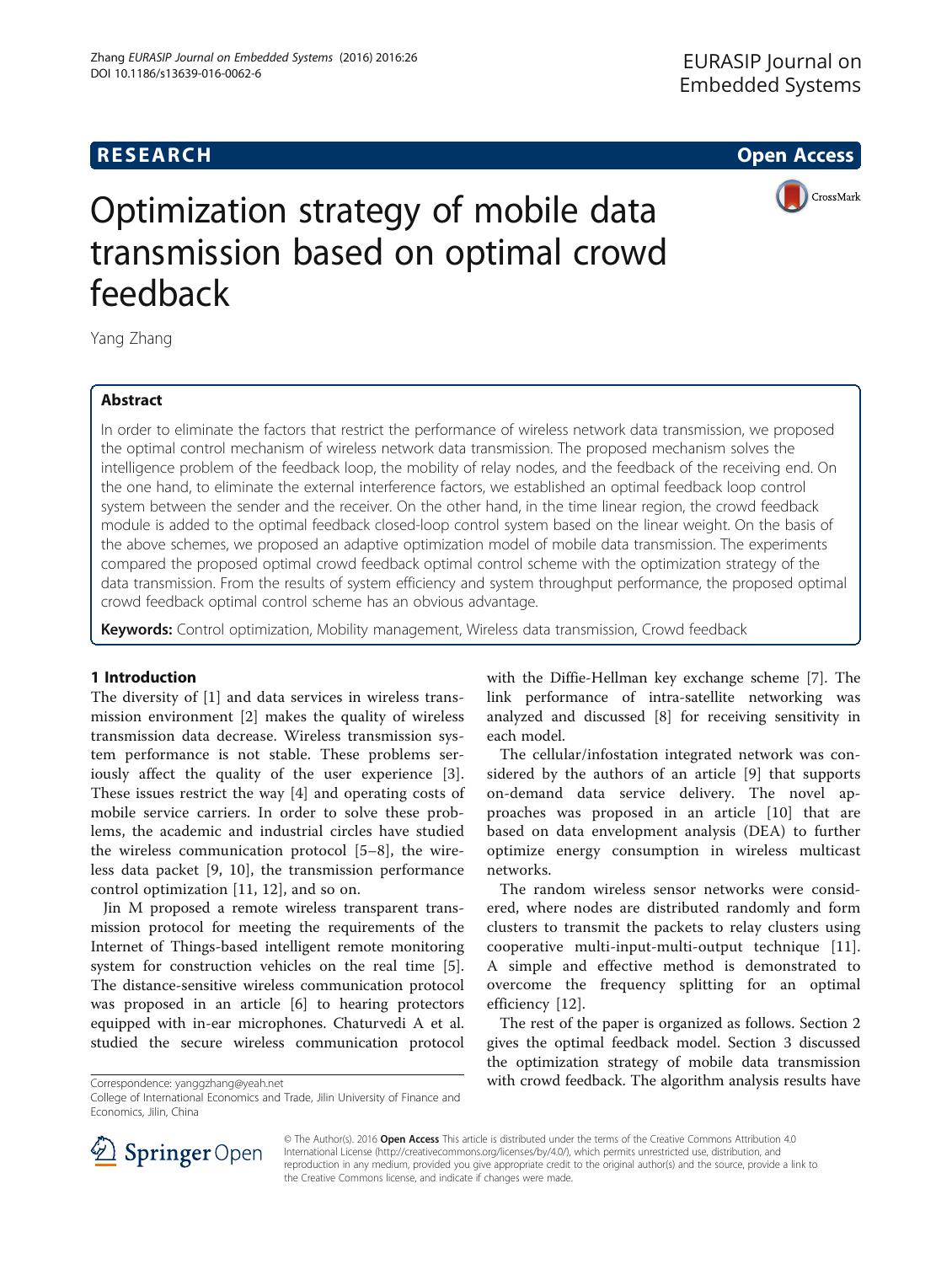<span id="page-1-0"></span>

been in [Section 4](#page-2-0). Finally, the [Section 5](#page-4-0) concludes this paper.

#### 2 Optimal feedback model

The linear data transmission system for wireless communication networks is described as follows:

$$
\begin{cases}\ny(x) = H(t)x(t) + F(t)d(s) \\
y(t) = F(x)s\n\end{cases}
$$
\n(1)

where  $x$  said emission signal intensity.  $t$  denotes the data transmission time.  $H(t)$  said linear vector data transmission. Function  $F(t)$  said linear data transmission control vector. s is the linear transmission data sequence.  $d$  (s) denotes the size of the data.  $y(x)$  indicates the transmitting power signal.  $y(t)$  represents the linear time on the total transmit power.

Wireless data transmission is subject to various external disturbances, such as obstacles reflection, building diffraction, ground absorption, and other factors. An optimal feedback loop is formed between the sender and the receiver, which is the key to eliminate the interference factors. The formula (2) describes the optimal feedback closed-loop control systems.

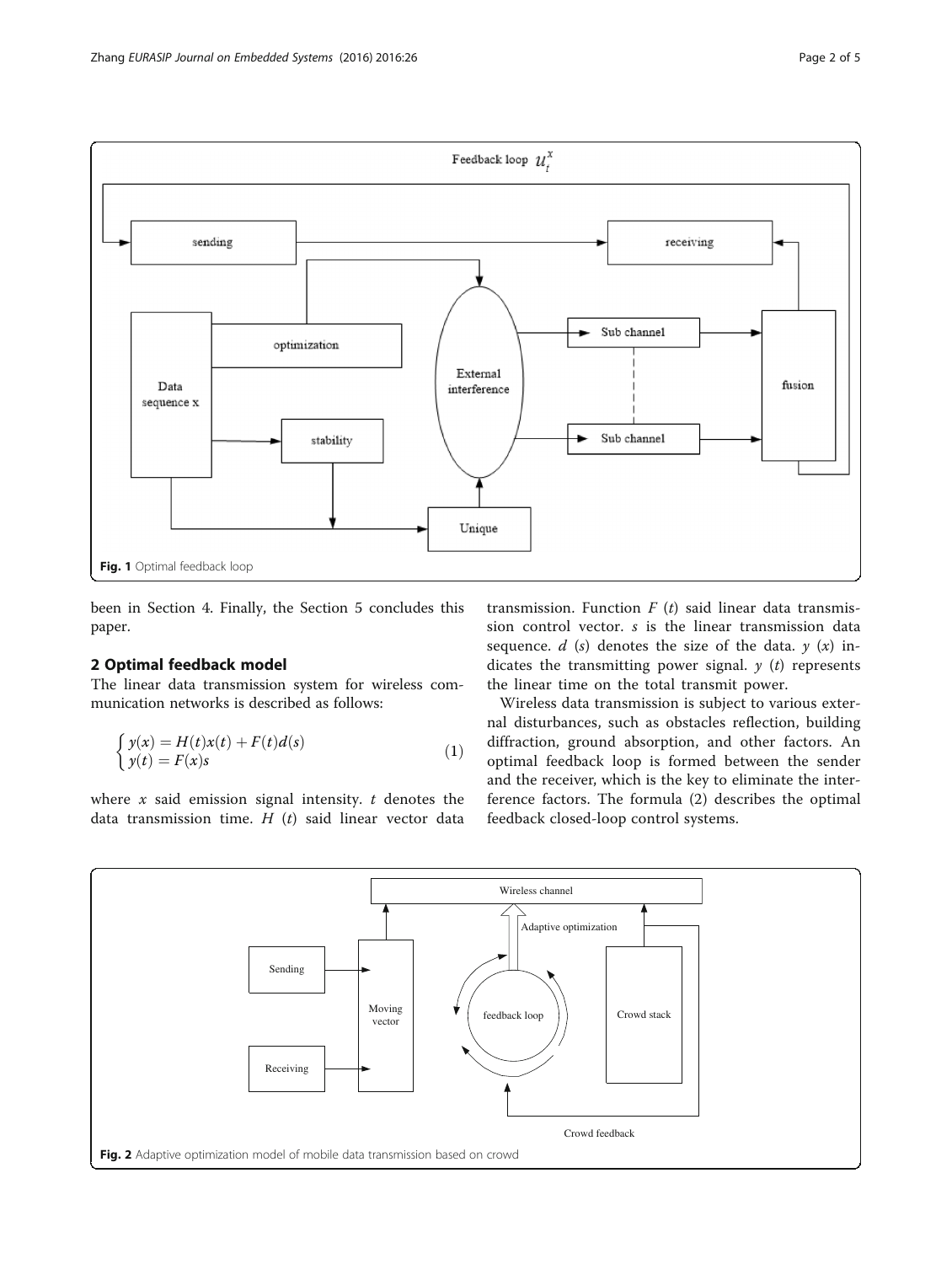<span id="page-2-0"></span>

 $\overline{6}$ 

$$
\begin{cases}\nP(t) + P(s)H(t) - F(x)y(t) \ge 0 \\
P(x) \le d(s) \\
\frac{u_i^* = -H(s)^{-1}F(d)}{\sum_{i=1^{N(x)}} s(i)}\n\end{cases}
$$
\n(2)

Here,  $P(t)$  is the linear data in time domain.  $N(x)$  represents the number of symbols in the data sequence  $x$ .  $u_t^x$  is the feedback loop of the data sequence x in the time domain. The constraint condition  $P(t) + P(s)H(t)$  –  $F(x)y(t) \ge 0$  can guarantee the stability of wireless data transmission. The constraint condition  $P(x) \le d(s)$  can guarantee the uniqueness and optimality of the closed loop (see Fig. [1\)](#page-1-0).

### 3 Optimization strategy of mobile data transmission with crowd feedback

The optimal feedback closed-loop control system is composed of  $m$  data packets.  $k$  represents the number of packets. The system transmission efficiency  $\eta$  can be obtained from the formula (3).

$$
\begin{cases}\n\eta = \frac{\sum_{k=1}^{m} d(k)}{d(s)}, w_{L} = 0 \\
\eta = \frac{\sum_{k=1}^{m} d(k)}{P(x)}, w_{L} > 0\n\end{cases}
$$
\n(3)

According to the different time domain linear weighting  $w_L$ , the solution is divided into two kinds. According to the formula (2), it can be known that the optimal system efficiency can be obtained when the  $w<sub>L</sub>$  is greater than 0.

In order to keep the probability of  $w<sub>L</sub>$  be greater than 0, we design the crowd feedback module in the optimal feedback loop control system. The value feedback vector  $x_{CR}$  can be obtained by the formula (4).

$$
\left\{ x_{CR} = \int_{t \to T} x(t) + \frac{H(x) - ||F(t)||}{\sum_{k=1}^{m} d(k)} d(k) = \frac{Fd}{P(x) - \frac{1}{2}H(s)^{-1}} \tag{4}
$$

The crowd feedback system efficiency of the transmission after the optimization (see Fig. [2](#page-1-0)) can be computed with the formula (5).

$$
\eta_{\text{CR}_{\text{OP}}} = \frac{\sum_{k=1}^{m} d(k)}{w_{\text{L}} || F(x) ||} \cdot \frac{\sqrt{d(x)}}{P(x)}
$$
(5)

After optimization, the total length of the data sequence  $L_{CROP}$  can be calculated by the formula (6).

$$
L_{\text{CR}_{\text{OP}}} = \left\| \sum_{k=1}^{m} N(x_k) \right\| \frac{w_{\text{L}} \sum_{k=1}^{m} d(k)}{\left\| F(x) \right\|^2} \tag{6}
$$

#### 4 Algorithm evaluation results

The data transmitting end of the experimental platform is a cluster composed of five servers. The receiver runs five Linux virtual systems in a parallel operation. Between the transmitter and the receiver is a wireless communication network composed of 50 mobile nodes. The mapping relationship between the transmitter and two virtual systems of the receiver is an end to end mapping.

|  |  | Table 1 Experimental settings |  |
|--|--|-------------------------------|--|
|--|--|-------------------------------|--|

| Parameters | Value     | Parameters                   | Value      |
|------------|-----------|------------------------------|------------|
| CPU        | 8 core    | Memory                       | 32 GB      |
| OS.        | CentOS6.5 | Hard disk space size         | 1 TR       |
| Driver     | Faban-kit | Database                     | SOL Server |
| Monitor    | Vmstat    | Number of concurrent session | 1.2.3      |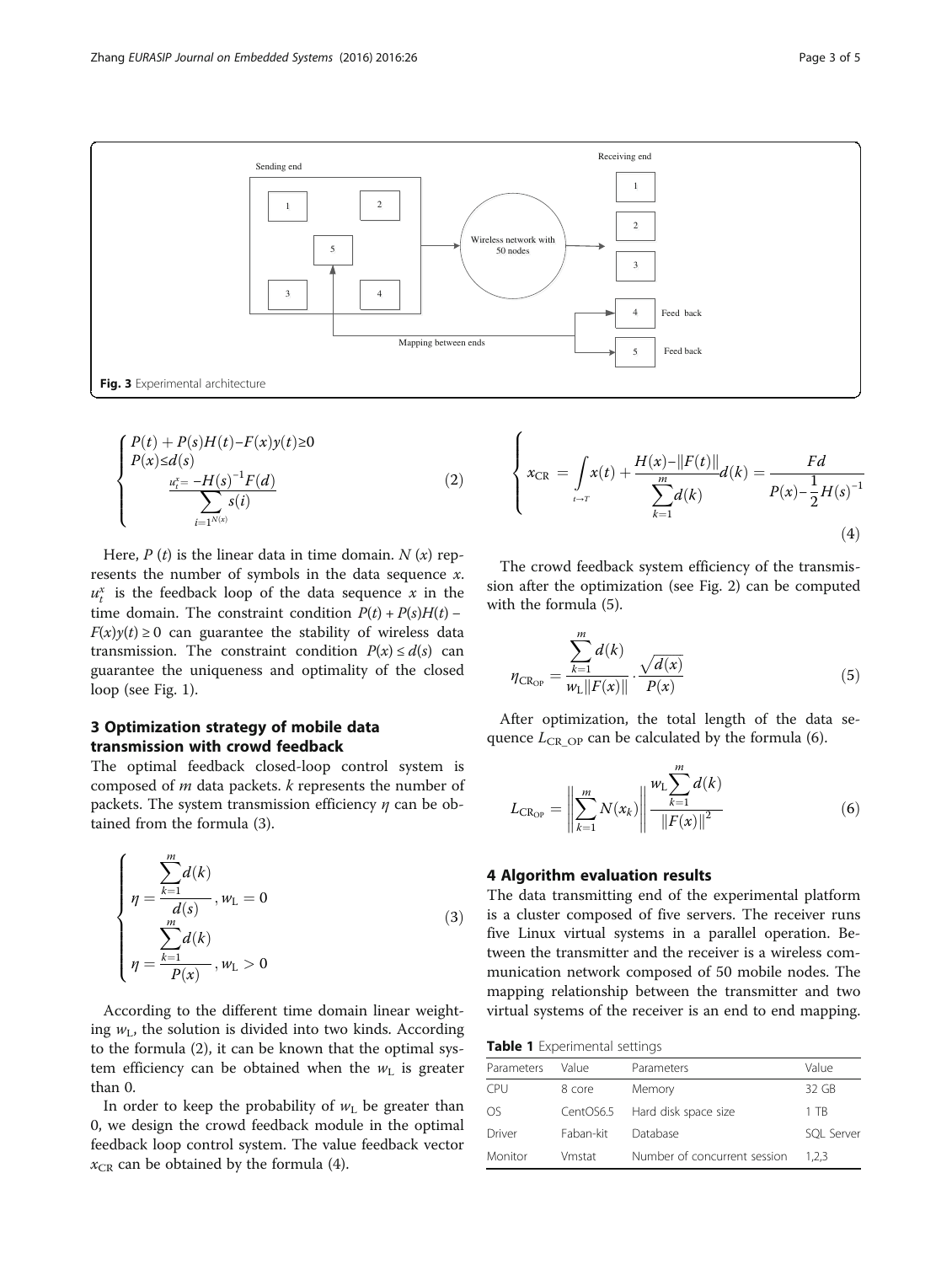The relation is used to establish the optimal crowd feedback closed-loop control system. The experimental structure is shown in Fig. [3](#page-2-0). The server hardware and system software configuration is shown in Table [1.](#page-2-0)

In the experiments, we compared the proposed data transmission optimization-optimal crowd feedback (DTO-OCD) with the data transmission optimization strategy based on the optimized feedback loop data transmission optimization-feedback loop (DTO-FL) with the system efficiency and throughput performance. Figures 4, 5, and 6 give the DTO-OCD and DTO-FL system efficiency with the change of the data packet size when the packet loss rate is 0.5, 1, and 5%, respectively. Found that with the increase of the packet loss rate, the system efficiency of the two mechanisms began to significantly reduce. With the increase of the data packet, the system efficiency of the two mechanisms is

chattering. However, the system efficiency of DTO-FL decreased more obviously. Its decline range is the same or two times as much as that of DTO-OCD. DTO-FL jitter is more efficient than that of DTO-OCD.

Figures 7, [8,](#page-4-0) and [9](#page-4-0) give the system throughput rate results with the change of the data packet size when the wireless network mobile speed is 0.5, 1, and 5 m/s, respectively. With the increase of the speed of node movement, we found that the external disturbance is the key factor to control the quality of data transmission. The system throughput rate of the two mechanisms began to significantly shake. The jitter is especially evident when the moving speed is 5 m/s. In addition, with the increase of the data package, the system throughput declined. However, the system efficiency of DTO-FL decreased more obviously. The decline range of DTO-FL is 2 times the one of DTO-OCD.



Packet size (B)

Fig. 5 System efficiency when packet error rate is 1%